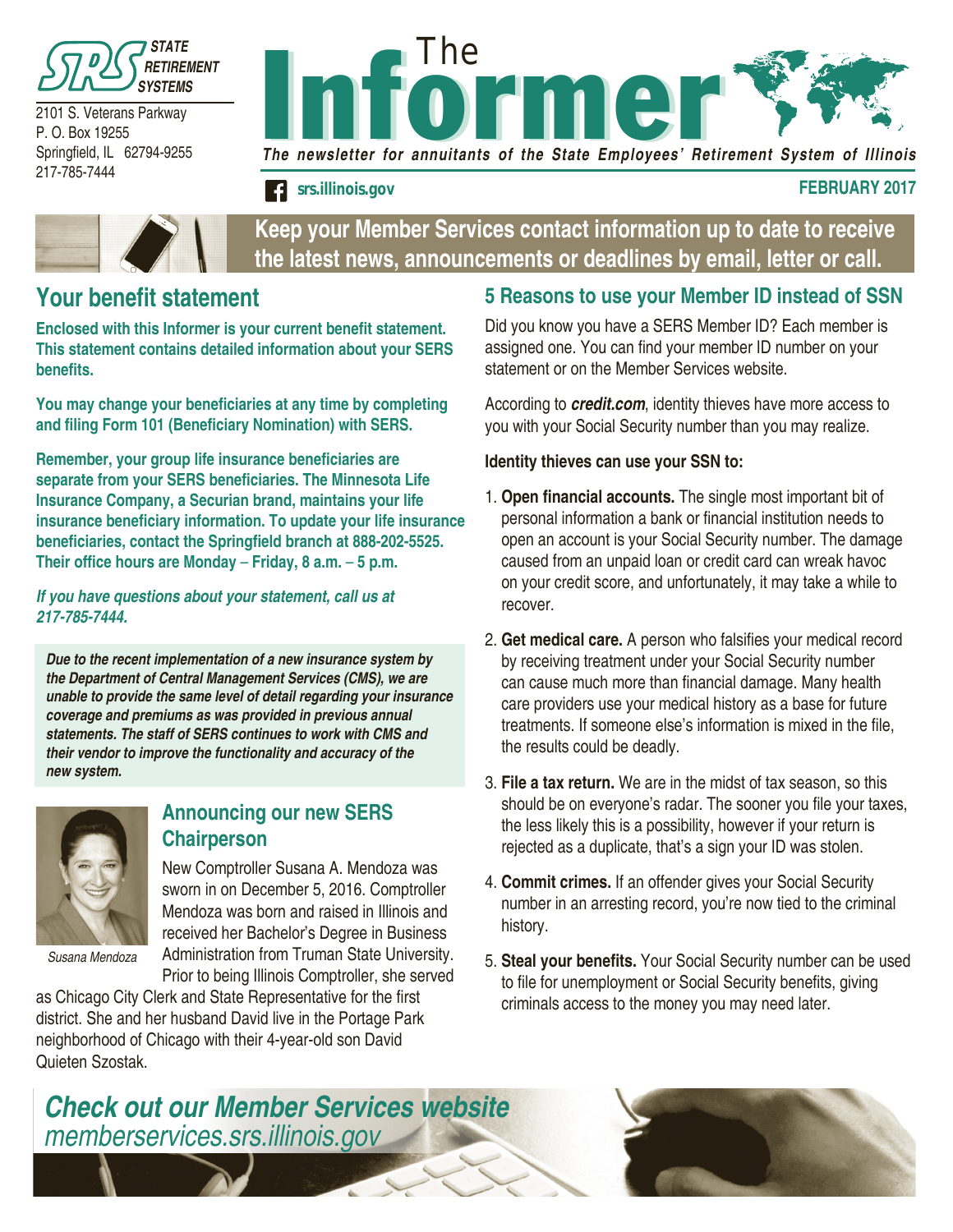

# **Tax Information**

#### **1099-R**

In January, the Office of the Comptroller mailed IRS Form 1099-R for 2016 SERS benefit payments to all annuitants and survivors. These payments must be reported on IRS Form 1040 under the Income section (Pensions and annuities).

#### **W2GI+**

If you carry non-IRS dependent(s) on your state health/ dental insurance, you should receive a Form W2GI+ from the Comptroller's office. Under federal tax law, the premium paid by the state must be added to your annual gross income if a covered dependent does not qualify as your tax dependent because it is subject to federal income tax.

The Form W2GI+ is also issued for all annuitants who carry a group term life insurance policy of \$50,000 or more through the state.

Form W2GI+ information is reported on IRS Form 1040 under the Other Taxes section (Health care: individual responsibility).

#### **Federal income tax withholding**

You may have noticed a slight change in the amount of federal tax deducted from your SERS benefit payment due to revised federal withholding tables that went into effect on January 1, 2017.

If you need to change the amount of your federal tax withholding, you must submit a new W-4P to SERS. The W-4P is available at *srs.illinois.gov*, under the Forms link. The new W-4P may be submitted at any time throughout the year.

If you need to have additional tax withheld for other income, such as interest, dividends, capital gains, rents, alimony, taxable Social Security benefits, etc., you can submit a new W-4P to SERS at any time.

You should contact a qualified tax advisor or an IRS representative at 800-829-1040 with questions about your taxes, including withholdings.

# **Delaying Social Security benefits could pay off**

According to an article in Kiplinger's, anyone who wants to claim Social Security benefits before their full "normal retirement age" (NRA) is subject to an "earning limits test." This is especially important for those who have retired from their current job, but have considered staying in the workforce.

According to *time.com*, if you take benefits before your NRA, the benefits will be reduced if you continue to work and your wage earnings are above a threshold in 2017 – \$16,920 for those under age 66, or \$44,880 for those who turn 66 this year. These amounts are adjusted upward each year as average wages rise.

If you earn more than \$16,920, your Social Security retirement benefit is reduced by \$1 for every \$2 your wage income exceeds that limit. For the higher income test, the reduction is \$1 in benefits for every \$3 you earn above \$44,880.

There's no information in the literature on SSA's website about how your spouse's benefits could be affected, but the agency brochure, "How Work Affects Your Benefits," includes this statement:

"If other family members get benefits based on your work, *your earnings from work you do after you start getting*  retirement benefits could reduce their benefits, too."

It's worth researching your options before beginning to receive your Social Security benefit if you're younger than your NRA.

### **Be smart about your retirement information. Come to the source.**

**Visit** *srs.illinois.gov* **for more information.**

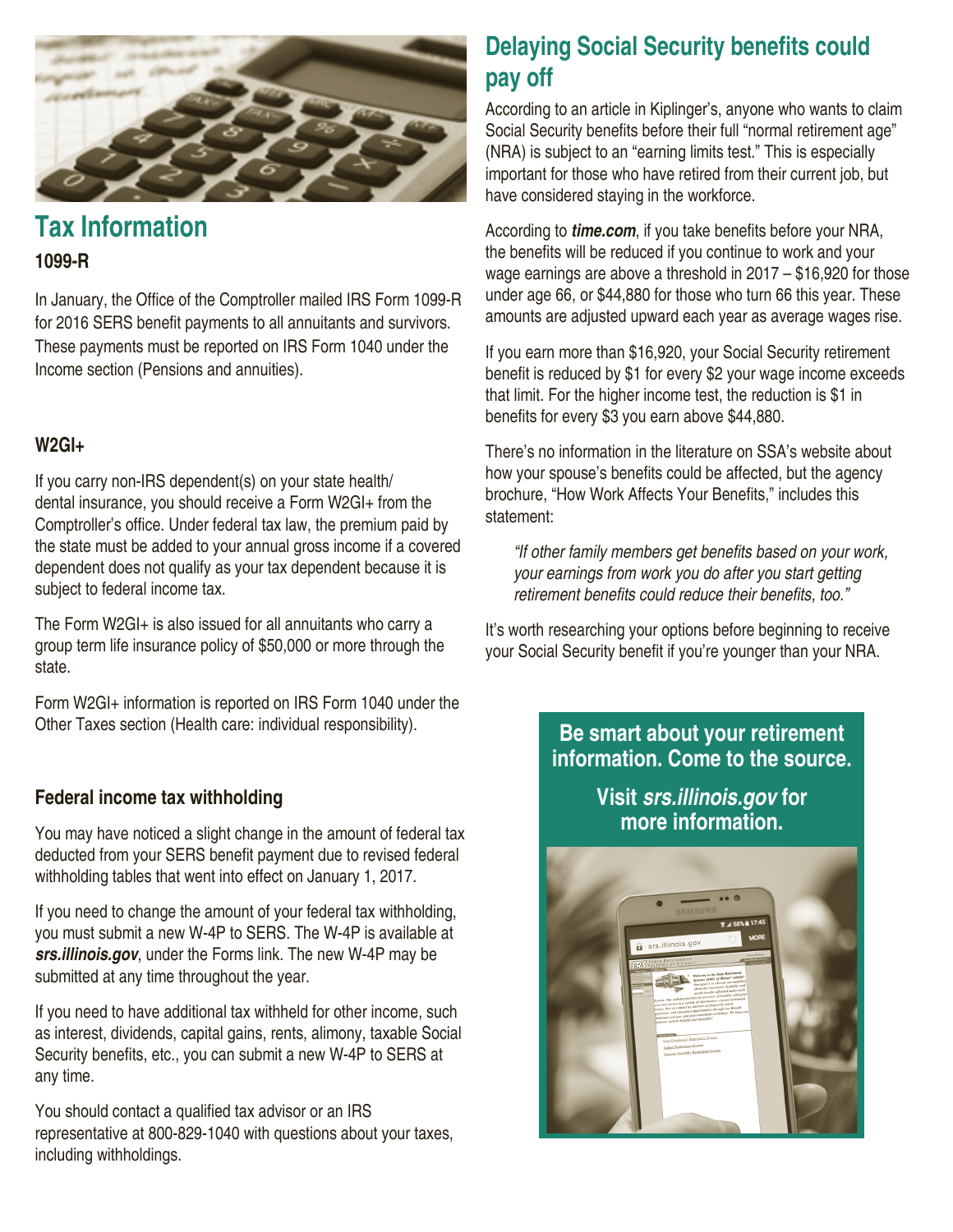# **Benefit payments will continue in the event of a strike**

In the event of a strike, your monthly benefit payments will continue uninterrupted. SERS will have to prioritize activities and some functions, such as personal counseling and retiree workshops will have to be suspended for the duration of a strike.

### **Moved recently? Update your address.**

Updating your address is easy. Fill out Member Change of Address/Member Information Form 501 and mail it to us or email it to *sers@srs.illinois.gov*.

You can find Form 501 on our website under the Forms link.

### **Reestablish your survivor benefits**

If you did not have an established survivor when you retired and you received a survivor contribution refund, you have the option to reestablish a survivor benefit.

If you have an eligible survivor for whom you would like to provide a survivor benefit, you may repay your refund including interest. Contact SERS for details.

# **Paying too much for prescriptions?**



Downloading the app **GoodRx** can save you up to 80% on your prescription drugs. It's available for Apple and Android devices, and the app is made to locate and compare drug prices, coupons, discounts and savings tips. You can even have a discount savings card sent to you to take to your pharmacy visits.

### **Minnesota Life is now Securian**

Minnesota Life has adopted its parent company's brand, Securian Financial Group, Inc. (Securian). The website's statement regarding the branding update reads, "You will not see any changes to your life insurance coverage amount or premium rates as a result of this change, but you will see the new identity reflected in correspondence and materials you receive from the company."

*Contact Securian with questions regarding your group life insurance policies.*

### **SERS Member Snapshot**

June 30, 2016

#### **Retired Members**

| Average age              | 69.5     |
|--------------------------|----------|
| Average annual           |          |
| retirement benefit       | \$35,617 |
| Average years of service |          |
| credit at retirement     | 26       |

#### **Total Membership**

| Active  | 61,317 |
|---------|--------|
| Retired | 56,825 |

# *SERS Factoid*

*There are 1,648 SERS retirees who are age 90 or above.*

**Did you know?**

**3,325 SERS members retired during FY2016**